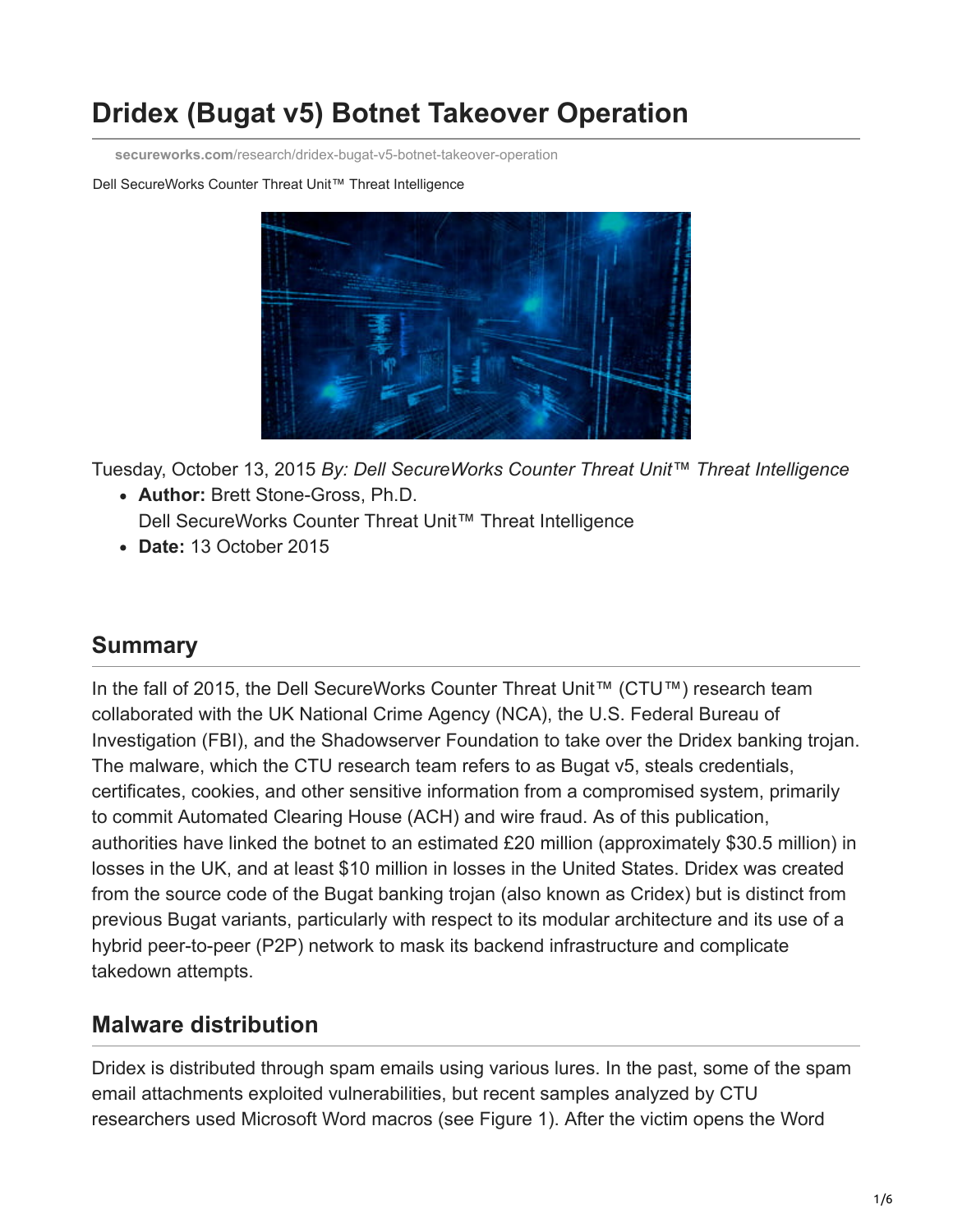document, the macro attempts to download and execute the Dridex loader, which installs the other botnet components.



*Figure 1. Spam email distributing the Dridex trojan. (Source: Dell SecureWorks)*

### **Malware architecture**

The Dridex malware has four primary components:

- Loader downloads the core module and an initial node list to join the P2P network
- Core module performs the malware's core functions (harvesting credentials, performing man-in-the-browser attacks using web injects, downloading the VNC and backconnect modules, etc.)
- VNC module allows the attacker to remotely view and control a victim's computer
- Backconnect module allows the attacker to tunnel network traffic through a victim's computer

Figure 2 shows the relationship between these modular components.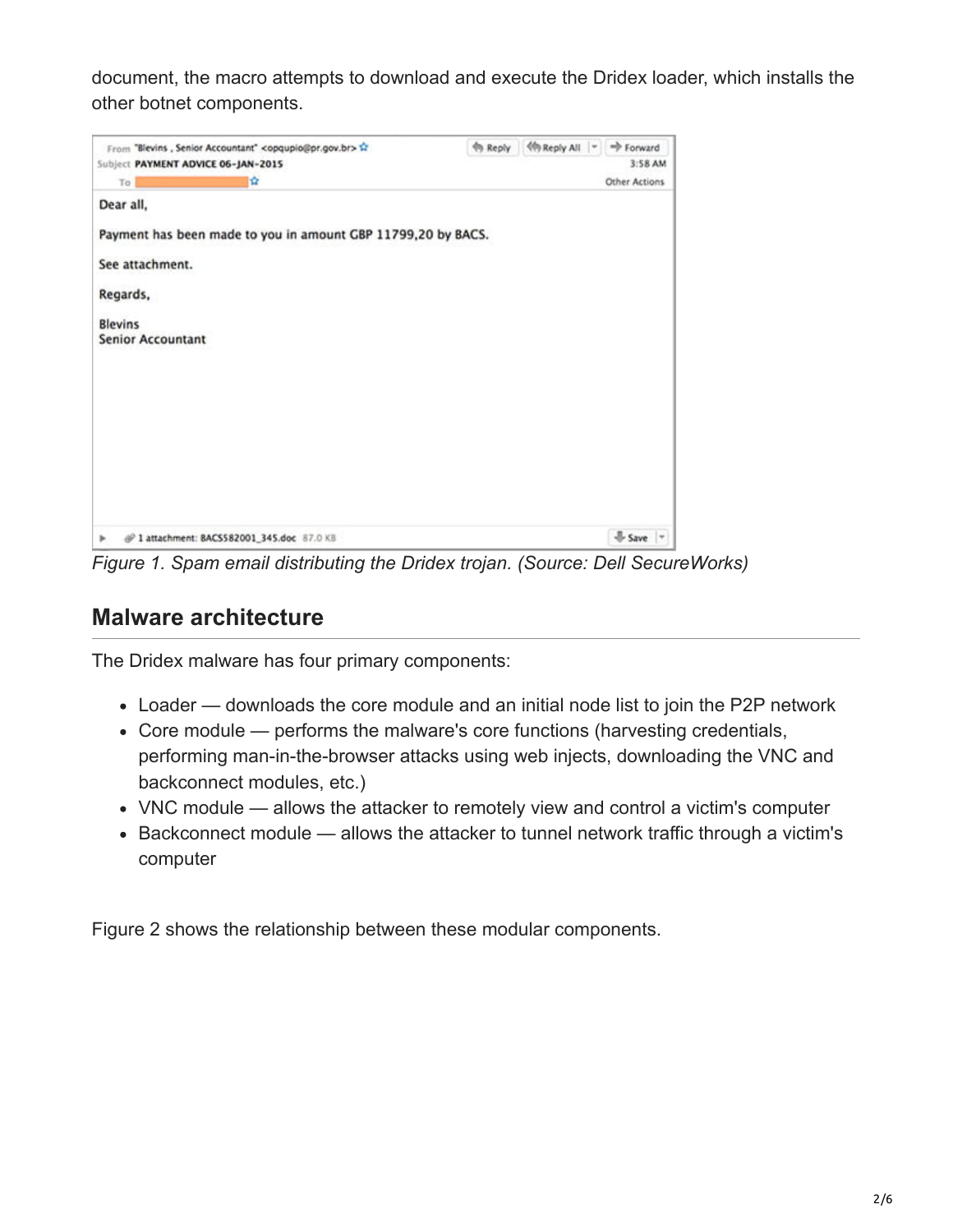

*Figure 2. Architecture of the Dridex trojan. (Source: Dell SecureWorks)*

### **Affiliate model**

Similar to the P2P Gameover Zeus and Gozi Neverquest botnets, Dridex operates with an affiliate model. The botnet is partitioned into sub-botnets, and each affiliate has access to its own subset of bots. The Dridex command and control (C2) servers multiplex bot requests according to a botnet value contained in each request. CTU researchers have observed the following Dridex sub-botnets: 120, 121, 122, 125, 126, 127, 200, 220, 300, 305, 310, 320, and 888.

### **Botnet architecture**

Early versions of Dridex (builds 0x10000 - 0x1009F) used a centralized architecture for C2 communications (see Figure 3). Like its predecessor Bugat, Dridex's compromised servers acted as proxies to the backend servers. Each Bugat/Dridex malware sample included a set of hard-coded C2 servers that the threat actors had compromised. This architecture provided a modest amount of resiliency to mitigation efforts from law enforcement and security researchers. However, this centralized architecture does not scale well and does not provide the same level of redundancy as a P2P network.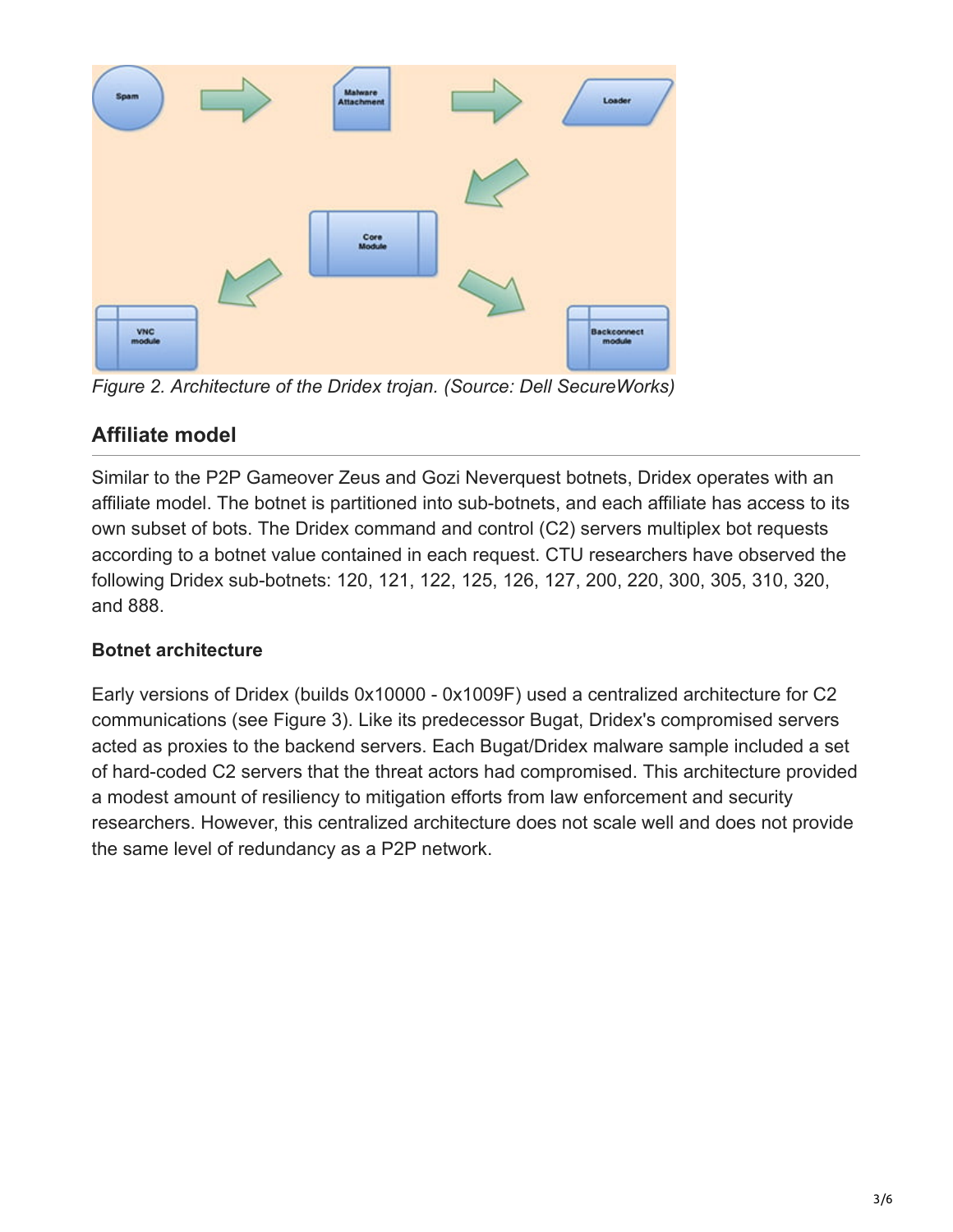

*Figure 3. Botnet architecture of Bugat and early versions of Dridex. (Source: Dell SecureWorks)*

### **Peer-to-peer communication**

In November 2014, the Dridex developers for build versions greater than 0x20000 introduced a P2P network that leverages existing bots to relay traffic between bots, compromised servers, and the criminal infrastructure. Dridex bots that have a public IP address and are not behind a NAT or firewall can act as a node in a P2P network, as shown in Figure 4.



*Figure 4. Revised botnet architecture for Dridex. (Source: Dell SecureWorks)*

The Dridex P2P network is a hybrid between a centralized and a decentralized network. Peer lists and configuration files are distributed by the backend servers (i.e., distributed centrally) rather than exchanged directly between peers. Binary updates and modules are exchanged autonomously between peers in the network (i.e., distributed decentrally), which reduces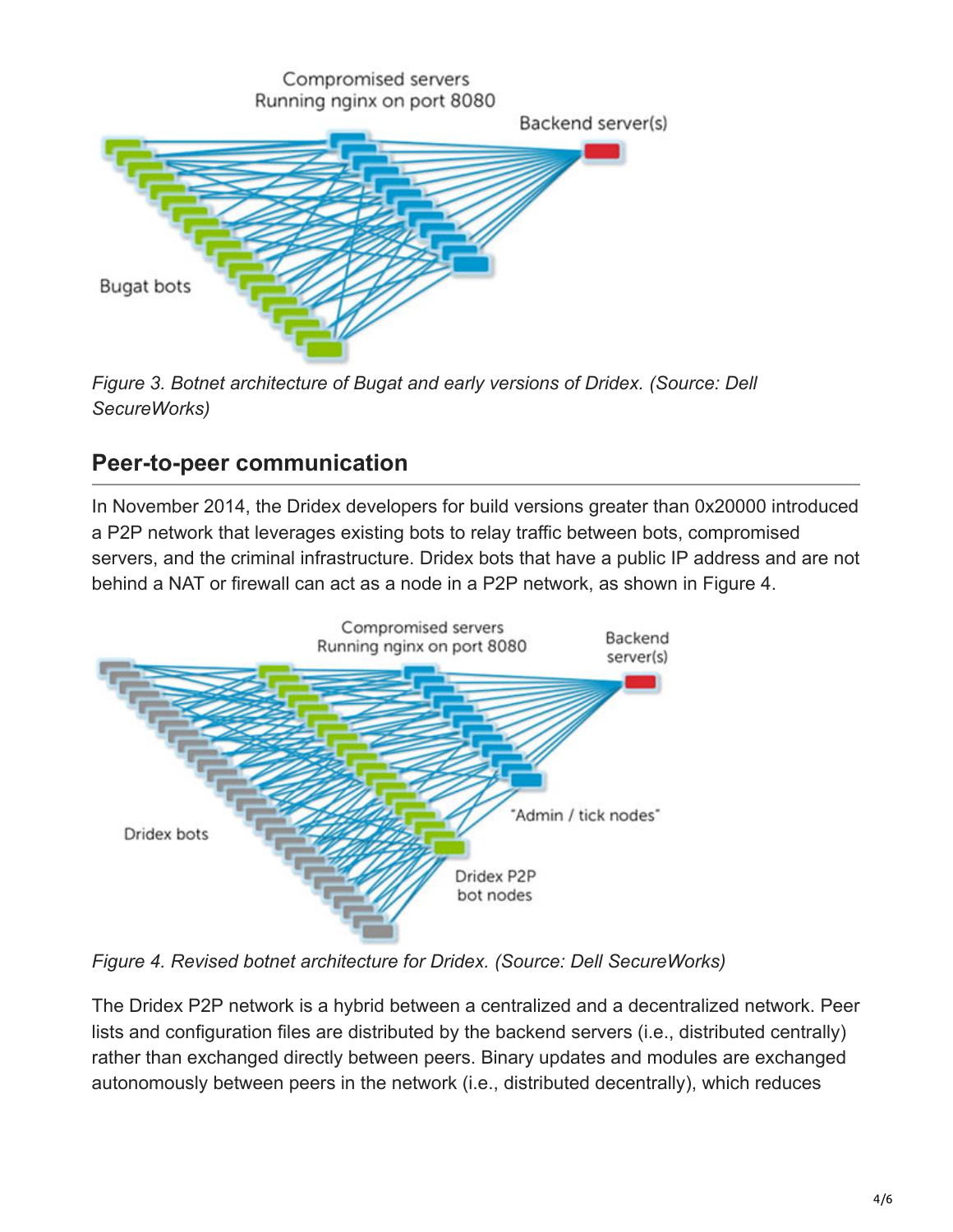some of the load on the backend. This hybrid P2P architecture significantly limits the botnet's ability to self-organize and maintain itself without outside intervention, unlike other P2P botnets such as Kelihos and Gameover Zeus.

## **Web injects**

The CTU research team has tracked Dridex's activities since July 2014 and has captured 359 unique configuration files, with 414 active inject targets, as of this publication. The web injects used by Dridex vary depending on the sub-botnet, some of which are region-specific. As shown in Table 1, the Dridex botnet's web injects have targeted 27 different countries worldwide.

| <b>Region</b>           | <b>Countries</b>                                                                                                                       |
|-------------------------|----------------------------------------------------------------------------------------------------------------------------------------|
| <b>North</b><br>America | United States, Canada                                                                                                                  |
| Europe                  | United Kingdom, Ireland, France, Switzerland, Germany, Norway, Austria,<br>Netherlands, Italy, Belgium, Croatia, Bulgaria, and Romania |
| Middle<br>East          | United Arab Emirates, Qatar, Israel                                                                                                    |
| Asia                    | Indonesia, Singapore, Malaysia, Hong Kong, China, India, and Vietnam                                                                   |
| South<br>Pacific        | Australia, New Zealand                                                                                                                 |

| Table 1. Regions and countries targeted by Dridex's web injects. |  |  |  |  |
|------------------------------------------------------------------|--|--|--|--|

### **Dridex botnet takeover**

In collaboration with the NCA, the FBI, and the Shadowserver Foundation, CTU researchers developed and executed a technical strategy to take over the Dridex botnet by poisoning each sub-botnet's P2P network and redirecting infected systems to a sinkhole. Figure 5 shows the malware infections observed at the sinkhole for Dridex's sub-botnet 220, which contained approximately 4,000 active bots. This sub-botnet heavily targeted Western Europe, especially the United Kingdom and France.